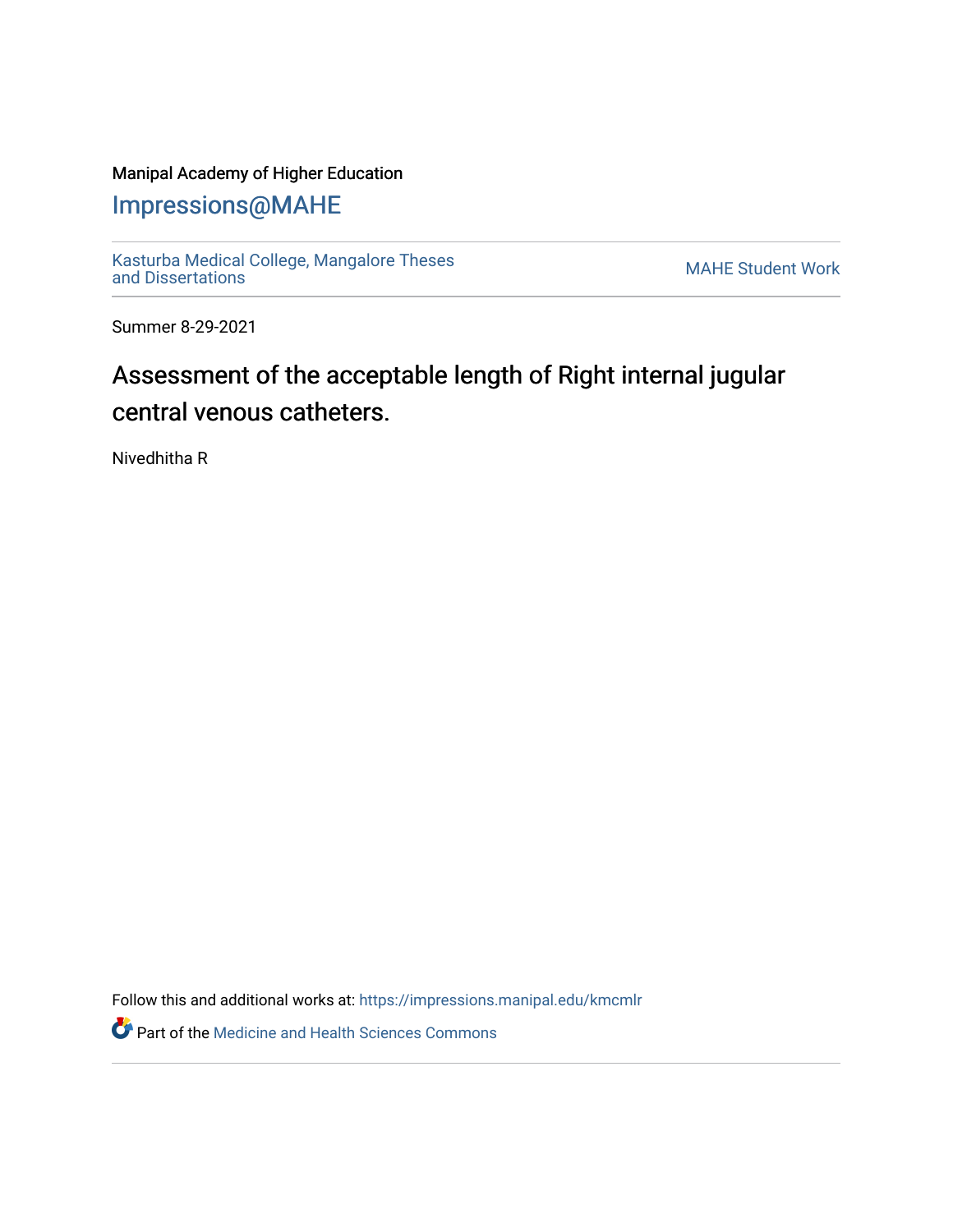### TITLE PAGE

## TITLE : Assessment of the acceptable length of Right internal jugular central venous catheters.

### Authors:

1.Dr. Nivedhitha.R MBBS

3<sup>rd</sup> year postgraduate, Anesthesia department, KASTURBA MEDICAL COLLEGE, Mangalore MANIPAL ACADEMY OF HIGHER EDUCATION, Manipal, Karnataka, India

#### 2. Dr. SUNIL.B.V M.D

Associate Professor of Anaesthesiology, KASTURBA MEDICAL COLLEGE, Mangaluru MANIPAL ACADEMY OF HIGHER EDUCATION, Manipal, Karnataka, India Phone number: 9620178559, email:drsunilbv@gmail.com

Date of preparation :- 29 august 2021